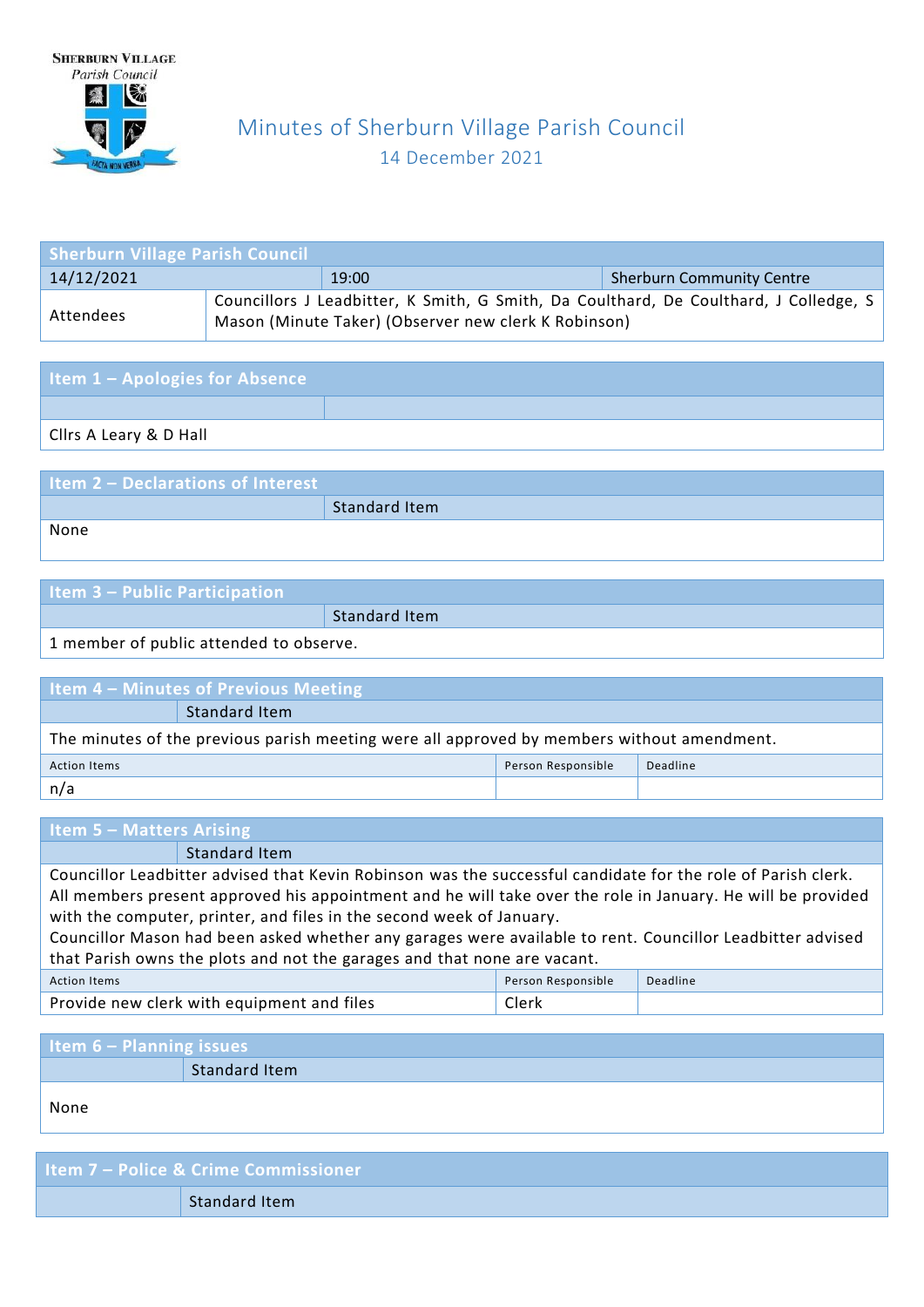It was noted that the Police Figures continue to be basic due to the current crisis. Councillor K Smith advised the meeting that Sherburn Working Men's Club had provided the police with CCTV images re the Hope Street incident

| <b>Item 8 - Correspondence</b> |               |                    |          |  |
|--------------------------------|---------------|--------------------|----------|--|
|                                | Standard Item |                    |          |  |
| None                           |               |                    |          |  |
| <b>Action Items</b>            |               | Person Responsible | Deadline |  |
|                                |               |                    |          |  |

| <b>Item 9 - Financial Matters</b>                                                                            |                                |  |  |  |
|--------------------------------------------------------------------------------------------------------------|--------------------------------|--|--|--|
|                                                                                                              | Standard Item                  |  |  |  |
| Councillor Leadbitter presented the financial report provided by the clerk which was discussed and approved. |                                |  |  |  |
| <b>Action Items</b>                                                                                          | Deadline<br>Person Responsible |  |  |  |
|                                                                                                              |                                |  |  |  |
|                                                                                                              |                                |  |  |  |
| Item 10 - Recruitment of new clerk                                                                           |                                |  |  |  |
|                                                                                                              |                                |  |  |  |
| Cllr Leadhitter provided undate at Item 5                                                                    |                                |  |  |  |

| can consider provided apacte at item 5. |                    |          |  |
|-----------------------------------------|--------------------|----------|--|
| Action Items                            | Person Responsible | Deadline |  |
| NA                                      |                    |          |  |

## **Item 11 – Defibrillator**

Councillor Leadbitter raised the issue of the poor state of the pitch following a match played in very bad weather by Belmont Football Team and the sub-standard pitch markings subsequently painted by the team. The meeting agreed that an email should be sent to the team to advise them of our concerns about the standard of the pitch markings and a contract for Belmont Football Team will be drawn up confirming that the Parish Council will adopt the defibrillator.

| Action Items          | Person Responsible | Deadline |
|-----------------------|--------------------|----------|
| Belmont Football Team | Clerk              |          |

## **Item 12 – Grant Application - DAY**

The member of the public was asked to leave the meeting for this item. The meeting agreed that the Parish Council would provide £3,000 to fund events and DAY would be advised that this money must not fund a youth worker.

| <b>Action Items</b>               | Person Responsible | Deadline |
|-----------------------------------|--------------------|----------|
| Provide funding with above caveat | Clerk              |          |

## **Item 13 – Any other matters**

Councillor Dee Coulthard raised the following two items and it was agreed that these would be added to the February agenda: